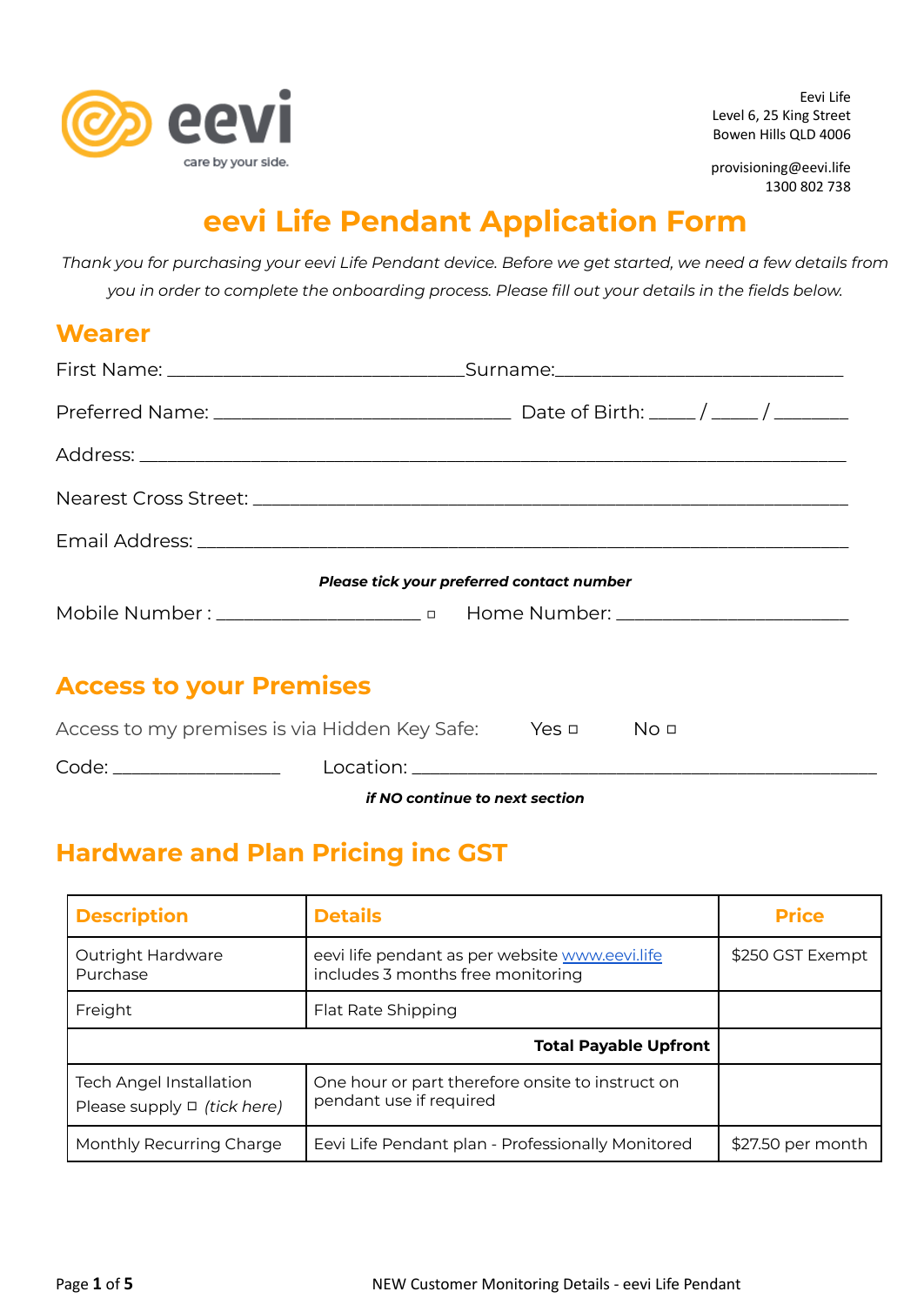### **Confirmation of Understanding**

- *1. I understand that the service relies on reliable mobile network coverage and uses the SIM card that is within the device to provide this access and coverage. In the event of a mobile network outage or unreliable mobile network coverage, my service will not work and I should call 000 for emergency assistance.*
- *2. I understand that it is my responsibility to ensure that my contact details, medical changes, Next of Kin and emergency are regularly verified and updated when necessary with eevi Life.*

Signature:

Name: where the contract of the contract of the contract of the contract of the contract of the contract of the contract of the contract of the contract of the contract of the contract of the contract of the contract of th

Please tick this box if you do *not* wish to receive information regarding Eevi product offers and announcements: □

| Do you consent to provide access to data regarding alerts: | Yes □ | No <u>p</u> |
|------------------------------------------------------------|-------|-------------|
|                                                            |       |             |

#### **NDIS Information [Optional]**

| NDIS number: _________________________ |                                                                             |
|----------------------------------------|-----------------------------------------------------------------------------|
|                                        | NDIS Plan Management: Self-Managed □ NDIS / Agency Managed □ Plan Managed □ |
|                                        |                                                                             |
|                                        |                                                                             |
|                                        |                                                                             |
|                                        |                                                                             |
|                                        |                                                                             |
|                                        |                                                                             |

### **Alternate Billing if NOT Wearer OR NDIS [Optional]**

| Phone: |
|--------|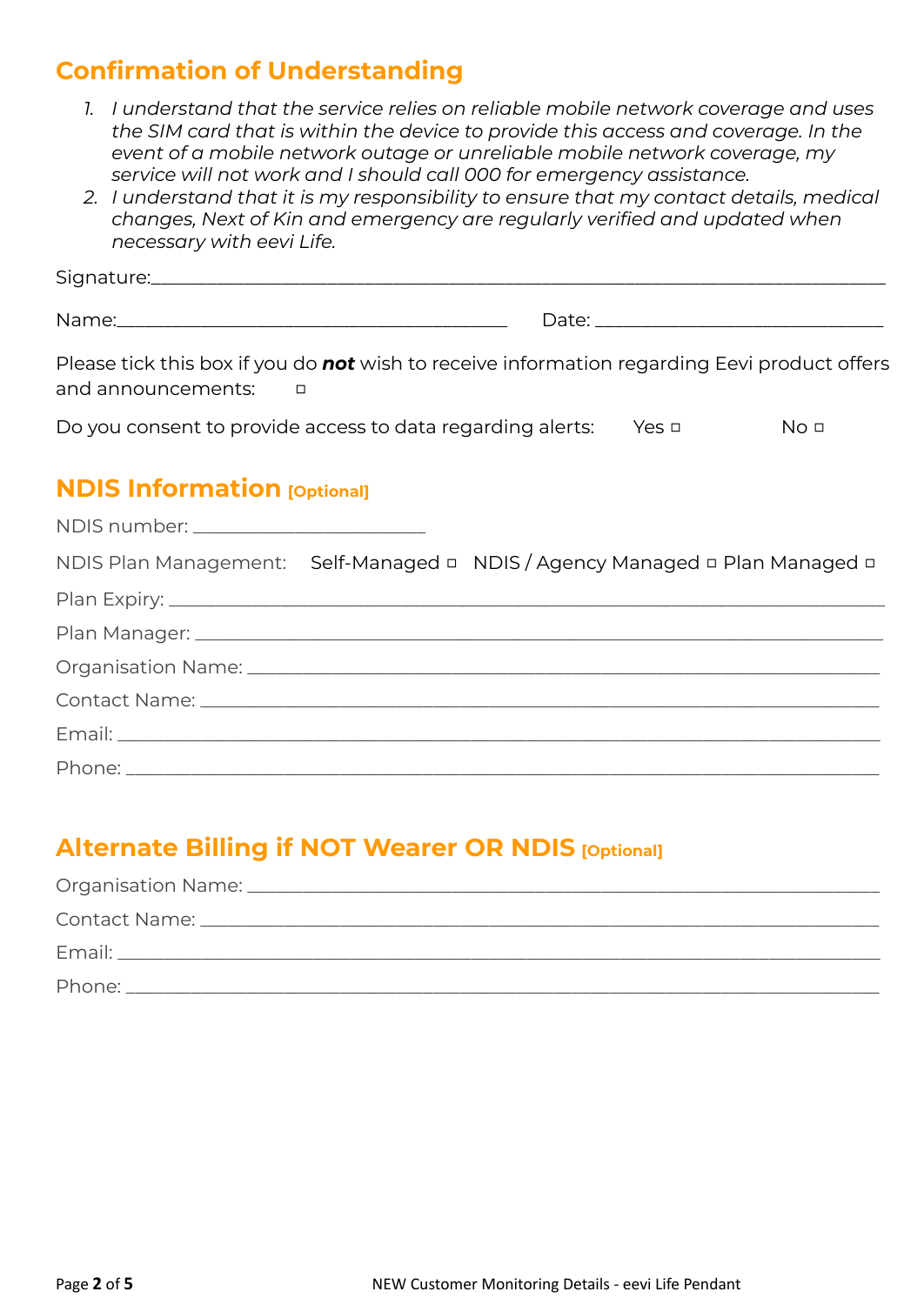#### **Wearer Medical Information** *(please tick all that apply)*

**● If you do not wish to provide Medical Details to the response centre but prefer to keep your medical file in a location within your premises.**

#### **Please advise below the location so we can guide emergency services if required**

| Weight Range: up to 70kg $\Box$ |                                       | 71kg to 100kg $\Box$ above 100kg $\Box$                                                         |               |                                                                                                             |
|---------------------------------|---------------------------------------|-------------------------------------------------------------------------------------------------|---------------|-------------------------------------------------------------------------------------------------------------|
| Blood Pressure: Normal <b>D</b> |                                       | $Low \nightharpoonup$                                                                           | High <b>p</b> | Fluctuates □                                                                                                |
| Diabetes:                       | $Type 1 =$                            | Type $2 \Box$                                                                                   |               |                                                                                                             |
|                                 |                                       |                                                                                                 |               | Other: Epilepsy $\Box$ Asthma $\Box$ History of falls $\Box$ History of Stroke $\Box$ Blood Thinners $\Box$ |
|                                 |                                       | Mobility Problems: Arthritis $\Box$ Walking Stick $\Box$ Walking Frame $\Box$ Wheelchair $\Box$ |               |                                                                                                             |
|                                 |                                       |                                                                                                 |               |                                                                                                             |
|                                 |                                       |                                                                                                 |               |                                                                                                             |
|                                 |                                       |                                                                                                 |               |                                                                                                             |
|                                 |                                       |                                                                                                 |               |                                                                                                             |
|                                 |                                       |                                                                                                 |               |                                                                                                             |
|                                 |                                       |                                                                                                 |               |                                                                                                             |
|                                 |                                       |                                                                                                 |               |                                                                                                             |
|                                 |                                       |                                                                                                 |               |                                                                                                             |
|                                 |                                       |                                                                                                 |               |                                                                                                             |
|                                 | Ambulance Cover: Yes $\Box$ No $\Box$ |                                                                                                 |               |                                                                                                             |
|                                 |                                       |                                                                                                 |               |                                                                                                             |
|                                 |                                       |                                                                                                 |               |                                                                                                             |
|                                 |                                       |                                                                                                 |               |                                                                                                             |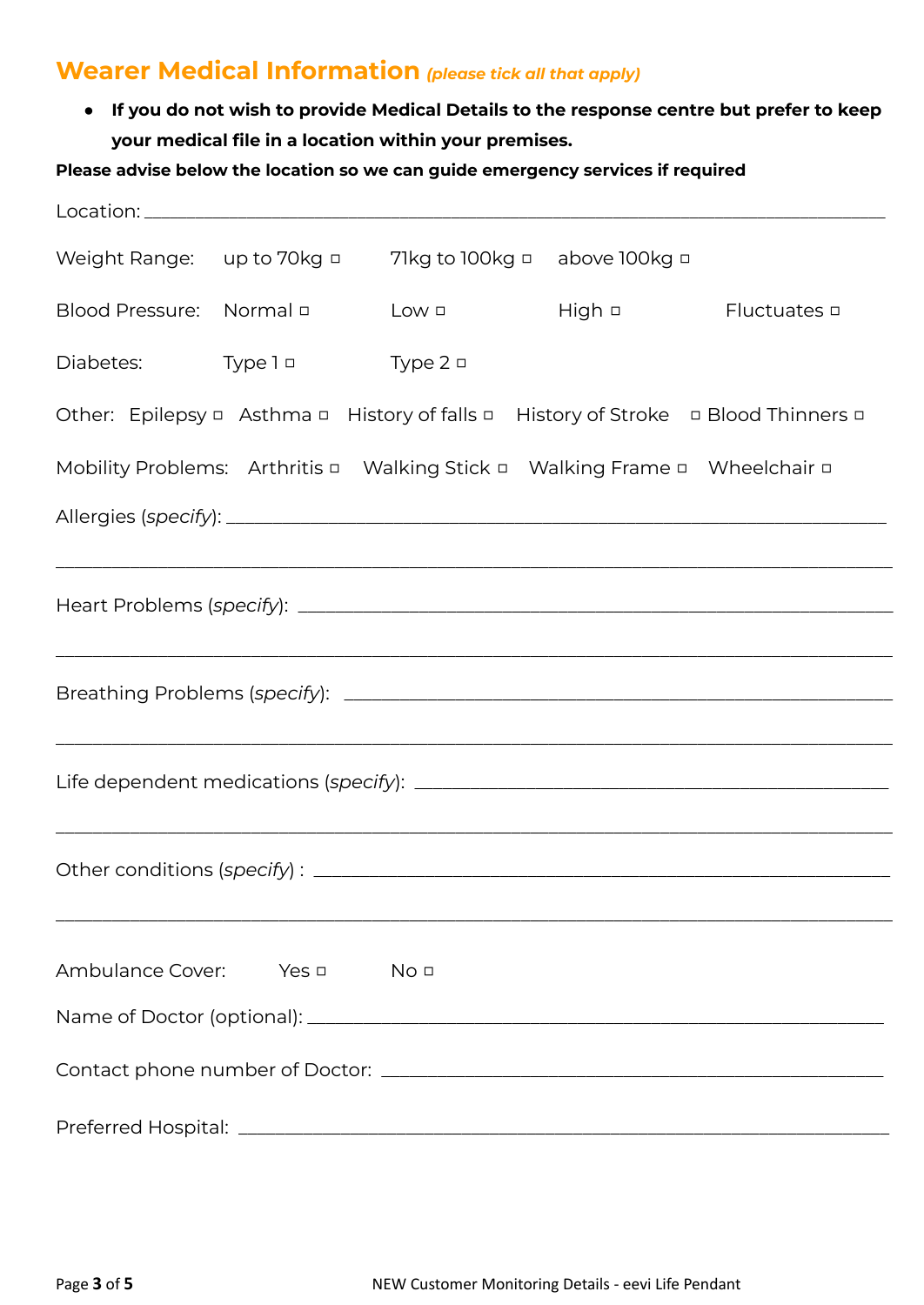#### **Emergency Contacts**

Please list details of people who have agreed to be contacted in the event you require assistance. Remember your nominated contacts should live within a reasonable distance, have a telephone and will be willing to respond in the event of an emergency if requested / required. Please tick below which scenario applies to you to indicate you understand the actions that will take place in the event of an emergency.

● If you have elected Professional Monitored an ambulance will be called if we cannot contact you and any nominated keyholders per the eevi No Voice Contact protocol.

#### **Emergency Contact #1**

| Next of Kin: Yes □<br>No <sub>1</sub>                                                |                                                                                         |
|--------------------------------------------------------------------------------------|-----------------------------------------------------------------------------------------|
| What is their relationship to you: ________________________(partner, family, friend) |                                                                                         |
|                                                                                      | What is their travel time to your home in minutes: _____________________________        |
| Do they have an access key to your home: Yes $\Box$ No $\Box$ Knows key location     | $\Box$                                                                                  |
| <b>Emergency Contact #2</b>                                                          |                                                                                         |
|                                                                                      |                                                                                         |
|                                                                                      |                                                                                         |
| Next of Kin: Yes □<br>No <sub>0</sub>                                                |                                                                                         |
| What is their relationship to you: _______________________(partner, family, friend)  |                                                                                         |
|                                                                                      | What is their travel time to your home in minutes: _____________________________        |
|                                                                                      | Do they have an access key to your home: Yes $\Box$ No $\Box$ Knows key location $\Box$ |
| <b>Emergency Contact #3</b>                                                          |                                                                                         |
|                                                                                      |                                                                                         |
|                                                                                      |                                                                                         |
| Next of Kin: Yes □<br><u>Nou</u>                                                     |                                                                                         |
| What is their relationship to you: _______________________(partner, family, friend)  |                                                                                         |
| What is their travel time to your home in minutes:                                   |                                                                                         |
| Do they have an access key to your home: Yes $\Box$                                  | No <b>D</b> Knows key location <b>D</b>                                                 |